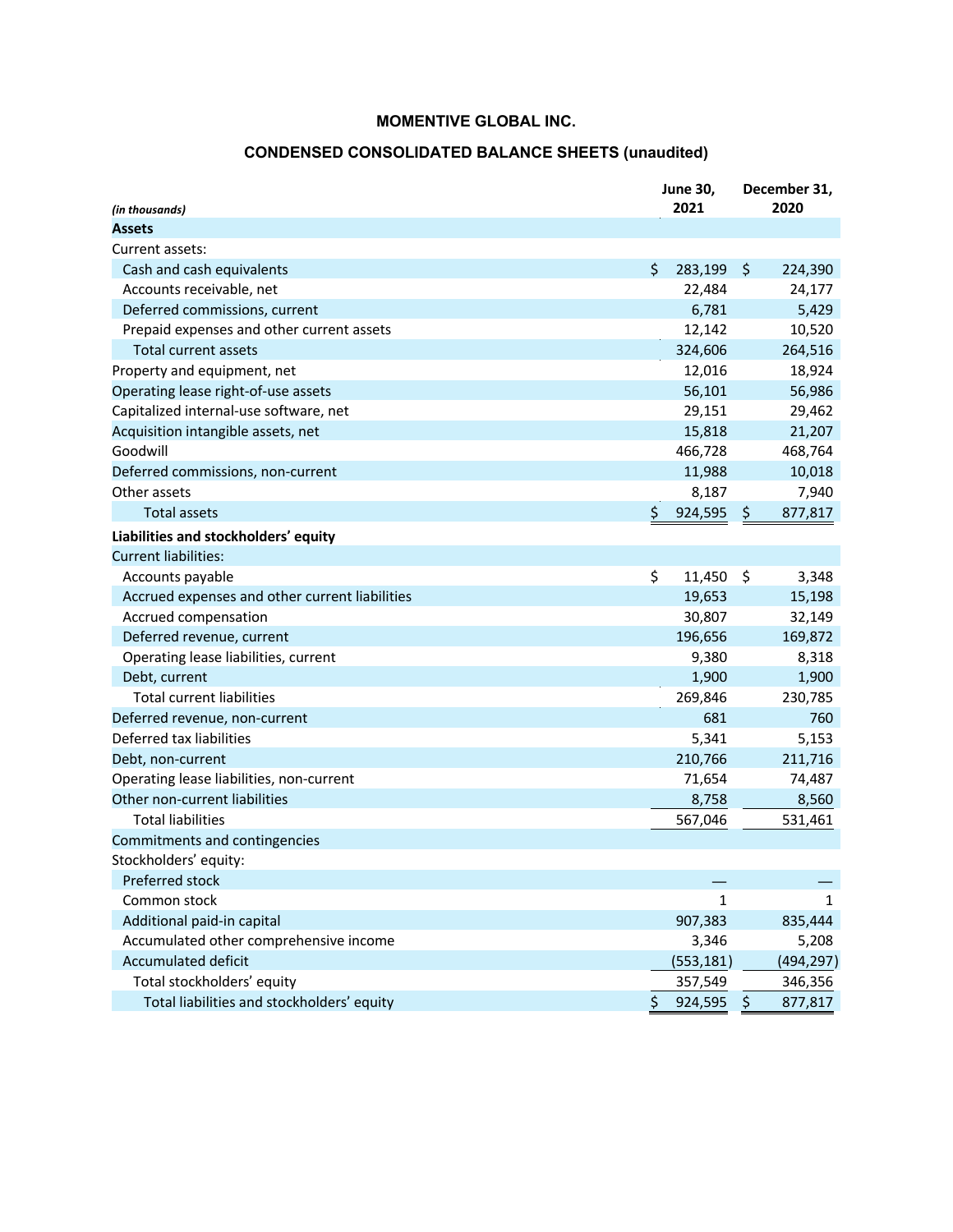|                                                                                   | <b>Three Months Ended</b><br><b>June 30,</b> |             |     |           |    | <b>Six Months Ended</b><br><b>June 30,</b> |    |           |  |
|-----------------------------------------------------------------------------------|----------------------------------------------|-------------|-----|-----------|----|--------------------------------------------|----|-----------|--|
| (in thousands, except per share amounts)                                          |                                              | 2021        |     | 2020      |    | 2021                                       |    | 2020      |  |
| Revenue                                                                           | Ś.                                           | 109,392     | \$. | 90,941    | Ś. | 211,690                                    | Ŝ. | 179,206   |  |
| Cost of revenue (1)(2)                                                            |                                              | 21,688      |     | 21,009    |    | 42,460                                     |    | 40,953    |  |
| Gross profit                                                                      |                                              | 87,704      |     | 69,932    |    | 169,230                                    |    | 138,253   |  |
| Operating expenses:                                                               |                                              |             |     |           |    |                                            |    |           |  |
| Research and development <sup>(1)</sup>                                           |                                              | 34,225      |     | 26,571    |    | 67,208                                     |    | 53,128    |  |
| Sales and marketing $(1)(2)$                                                      |                                              | 56,025      |     | 42,578    |    | 108,061                                    |    | 84,669    |  |
| General and administrative (1)                                                    |                                              | 24,170      |     | 21,339    |    | 47,492                                     |    | 43,271    |  |
| Total operating expenses                                                          |                                              | 114,420     |     | 90,488    |    | 222,761                                    |    | 181,068   |  |
| Loss from operations                                                              |                                              | (26,716)    |     | (20, 556) |    | (53, 531)                                  |    | (42, 815) |  |
| Interest expense                                                                  |                                              | 2,304       |     | 2,422     |    | 4,603                                      |    | 5,508     |  |
| Other non-operating (income) expense, net                                         |                                              | (119)       |     | 102       |    | 196                                        |    | (1, 134)  |  |
| Loss before income taxes                                                          |                                              | (28, 901)   |     | (23,080)  |    | (58, 330)                                  |    | (47, 189) |  |
| Provision for (benefit from) income taxes                                         |                                              | 336         |     | (156)     |    | 554                                        |    | (15)      |  |
| Net loss                                                                          |                                              | (29, 237)   | S   | (22, 924) | Ś  | (58, 884)                                  | S  | (47, 174) |  |
| Net loss per share, basic and diluted                                             | \$                                           | $(0.20)$ \$ |     | (0.17)    |    | (0.40)                                     | Ŝ  | (0.34)    |  |
| Weighted-average shares used in computing basic and<br>diluted net loss per share |                                              | 146,242     |     | 138,777   |    | 145,467                                    |    | 137,844   |  |

## **CONDENSED CONSOLIDATED STATEMENTS OF OPERATIONS (unaudited)**

(1) Includes stock-based compensation, net of amounts capitalized as follows:

|                                                      | <b>Three Months Ended</b><br><b>June 30,</b> |        | <b>Six Months Ended</b><br><b>June 30,</b> |        |  |        |  |
|------------------------------------------------------|----------------------------------------------|--------|--------------------------------------------|--------|--|--------|--|
| (in thousands)                                       | 2021                                         | 2020   |                                            | 2021   |  | 2020   |  |
| Cost of revenue                                      | 1,580                                        | 1,047  |                                            | 3,062  |  | 2,007  |  |
| Research and development                             | 10.313                                       | 7.496  |                                            | 19.810 |  | 13,953 |  |
| Sales and marketing                                  | 6.414                                        | 4,841  |                                            | 12,192 |  | 9,184  |  |
| General and administrative                           | 7,266                                        | 6,087  |                                            | 14,108 |  | 11,829 |  |
| Stock-based compensation, net of amounts capitalized | 25,573                                       | 19.471 |                                            | 49.172 |  | 36,973 |  |

(2) Includes amortization of acquisition intangible assets as follows:

|                                               | <b>Three Months Ended</b><br><b>June 30,</b> |       |  |       | <b>Six Months Ended</b><br><b>June 30,</b> |       |  |       |
|-----------------------------------------------|----------------------------------------------|-------|--|-------|--------------------------------------------|-------|--|-------|
| (in thousands)                                |                                              | 2021  |  | 2020  |                                            | 2021  |  | 2020  |
| Cost of revenue                               |                                              | 1.477 |  | 2,003 |                                            | 2,967 |  | 4,013 |
| Sales and marketing                           |                                              | 1,117 |  | 1,355 |                                            | 2.250 |  | 2,713 |
| Amortization of acquisition intangible assets |                                              | 2.594 |  | 3.358 |                                            | 5,217 |  | 6,726 |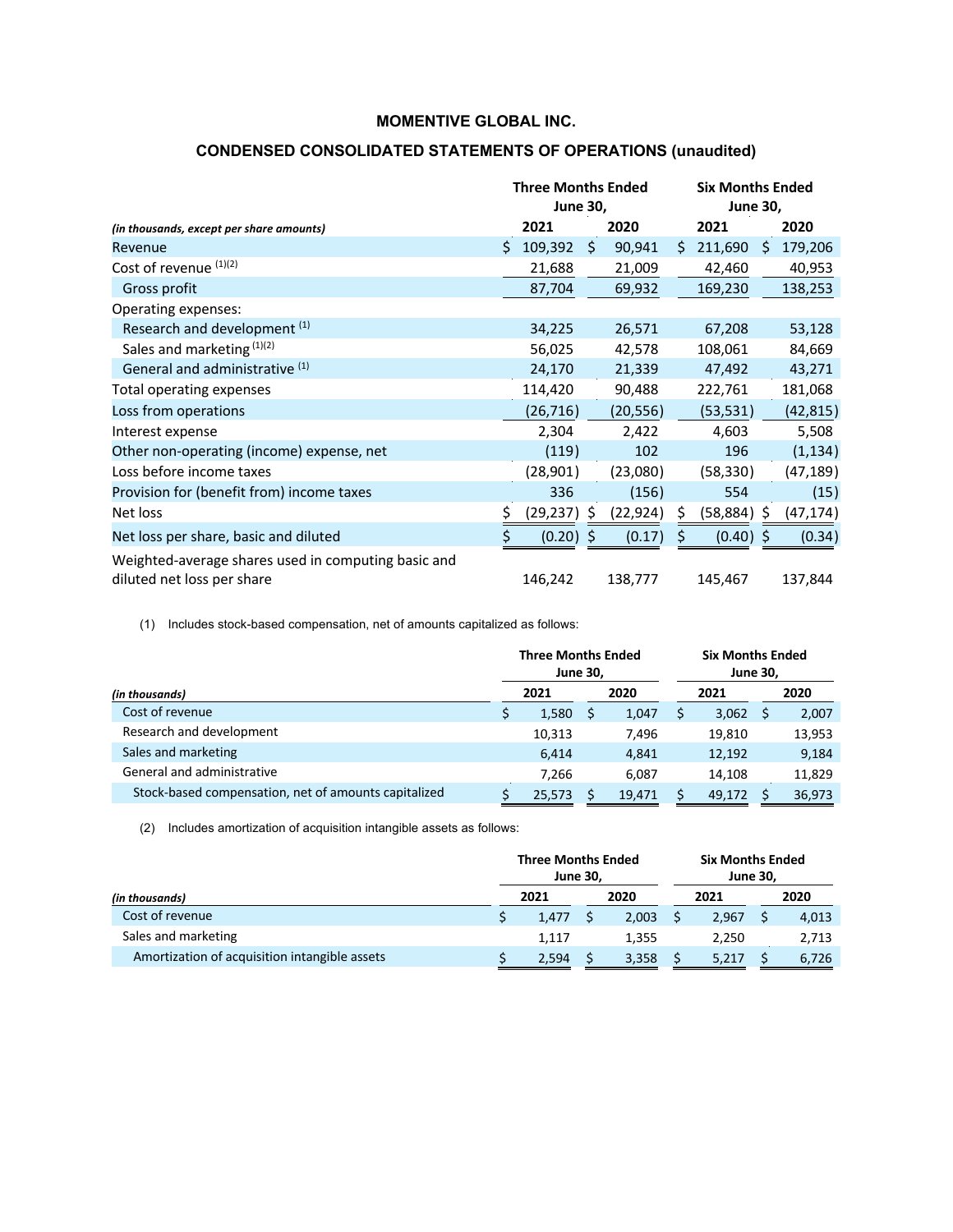## **CONDENSED CONSOLIDATED STATEMENTS OF CASH FLOWS (unaudited)**

|                                                                                 | Six Months Ended June 30, |           |    |           |  |  |  |  |  |
|---------------------------------------------------------------------------------|---------------------------|-----------|----|-----------|--|--|--|--|--|
| (in thousands)                                                                  |                           | 2021      |    | 2020      |  |  |  |  |  |
| Cash flows from operating activities                                            |                           |           |    |           |  |  |  |  |  |
| Net loss                                                                        | \$                        | (58, 884) | \$ | (47, 174) |  |  |  |  |  |
| Adjustments to reconcile net loss to net cash provided by operating activities: |                           |           |    |           |  |  |  |  |  |
| Depreciation and amortization                                                   |                           | 21,478    |    | 24,502    |  |  |  |  |  |
| Non-cash leases expense                                                         |                           | 6,593     |    | 6,830     |  |  |  |  |  |
| Stock-based compensation expense, net of amounts capitalized                    |                           | 49,172    |    | 36,973    |  |  |  |  |  |
| Deferred income taxes                                                           |                           | 197       |    | 195       |  |  |  |  |  |
| Provision for doubtful accounts                                                 |                           | 590       |    | 790       |  |  |  |  |  |
| Gain on sale of a private company investment                                    |                           |           |    | (1,001)   |  |  |  |  |  |
| Other                                                                           |                           | 310       |    | 888       |  |  |  |  |  |
| Changes in assets and liabilities:                                              |                           |           |    |           |  |  |  |  |  |
| Accounts receivable                                                             |                           | 840       |    | (1,506)   |  |  |  |  |  |
| Prepaid expenses and other assets                                               |                           | (7,530)   |    | (6, 714)  |  |  |  |  |  |
| Accounts payable and accrued liabilities                                        |                           | 12,691    |    | 5,659     |  |  |  |  |  |
| Accrued compensation                                                            |                           | (1,052)   |    | (4,408)   |  |  |  |  |  |
| Deferred revenue                                                                |                           | 26,678    |    | 18,720    |  |  |  |  |  |
| Operating lease liabilities                                                     |                           | (7, 522)  |    | (7,659)   |  |  |  |  |  |
| Net cash provided by operating activities                                       |                           | 43,561    |    | 26,095    |  |  |  |  |  |
| Cash flows from investing activities                                            |                           |           |    |           |  |  |  |  |  |
| Purchases of property and equipment                                             |                           | (322)     |    | (772)     |  |  |  |  |  |
| Capitalized internal-use software                                               |                           | (4, 418)  |    | (5, 372)  |  |  |  |  |  |
| Proceeds from sale of a private company investment                              |                           |           |    | 1,001     |  |  |  |  |  |
| Net cash used in investing activities                                           |                           | (4,740)   |    | (5, 143)  |  |  |  |  |  |
| Cash flows from financing activities                                            |                           |           |    |           |  |  |  |  |  |
| Proceeds from stock option exercises                                            |                           | 17,703    |    | 24,279    |  |  |  |  |  |
| Proceeds from employee stock purchase plan                                      |                           | 3,873     |    | 3,082     |  |  |  |  |  |
| Repayment of debt                                                               |                           | (1,100)   |    | (1,100)   |  |  |  |  |  |
| Net cash provided by financing activities                                       |                           | 20,476    |    | 26,261    |  |  |  |  |  |
| Effect of exchange rate changes on cash                                         |                           | 101       |    | (1,090)   |  |  |  |  |  |
| Net increase in cash, cash equivalents and restricted cash                      |                           | 59,398    |    | 46,123    |  |  |  |  |  |
| Cash, cash equivalents and restricted cash at beginning of period               |                           | 224,614   |    | 131,683   |  |  |  |  |  |
| Cash, cash equivalents and restricted cash at end of period                     | \$                        | 284,012   | \$ | 177,806   |  |  |  |  |  |
| <b>Supplemental cash flow data:</b>                                             |                           |           |    |           |  |  |  |  |  |
| Interest paid for term debt                                                     | \$                        | 4,267     | \$ | 5,198     |  |  |  |  |  |
| Income taxes paid                                                               | \$                        | 618       | \$ | 394       |  |  |  |  |  |
| Non-cash investing and financing transactions:                                  |                           |           |    |           |  |  |  |  |  |
| Stock compensation included in capitalized software costs                       | \$                        | 1,136     | \$ | 1,486     |  |  |  |  |  |
|                                                                                 |                           |           |    |           |  |  |  |  |  |
| Lease liabilities arising from obtaining right-of-use assets, net               | \$                        | 2,676     | \$ |           |  |  |  |  |  |
| Proceeds receivable from stock option exercises                                 | \$                        | 77        | \$ | 1,350     |  |  |  |  |  |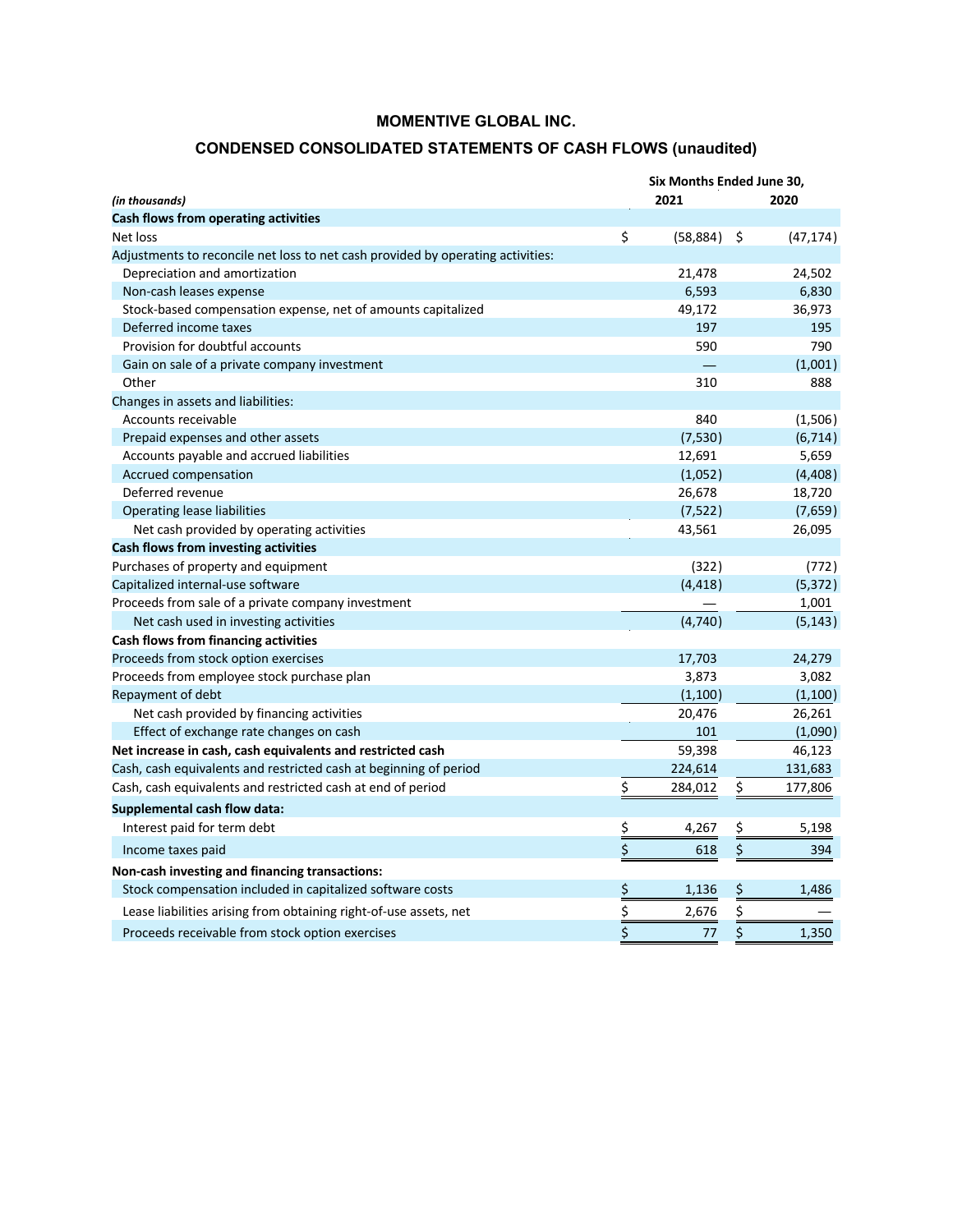## **SUPPLEMENTAL DISAGGREGATED REVENUE DATA (unaudited)**

|                    | <b>Three Months Ended</b> |  |                  |  |                  |  |                  |  |                         |  |                  |  |  |
|--------------------|---------------------------|--|------------------|--|------------------|--|------------------|--|-------------------------|--|------------------|--|--|
| (in thousands)     | Jun. 30,<br>2021          |  | Mar. 31,<br>2021 |  | Dec. 31,<br>2020 |  | Sep. 30,<br>2020 |  | <b>Jun. 30,</b><br>2020 |  | Mar. 31,<br>2020 |  |  |
| Self-serve revenue | 75,462 \$                 |  | 71,112 \$        |  | 71,197 \$        |  | 68,001 \$        |  | $65,398$ \$             |  | 63,107           |  |  |
| Enterprise revenue | 33.930                    |  | 31.186           |  | 29.778           |  | 27.428           |  | 25,543                  |  | 25,158           |  |  |
| Revenue            | $109,392$ \$              |  | $102,298$ \$     |  | $100,975$ \$     |  | $95,429$ \$      |  | $90,941$ \$             |  | 88,265           |  |  |

#### **Quarterly Disaggregated Revenue**

Self-serve revenues are generated from products purchased independently through our website. Enterprise revenues are generated from products sold to organizations through our sales team.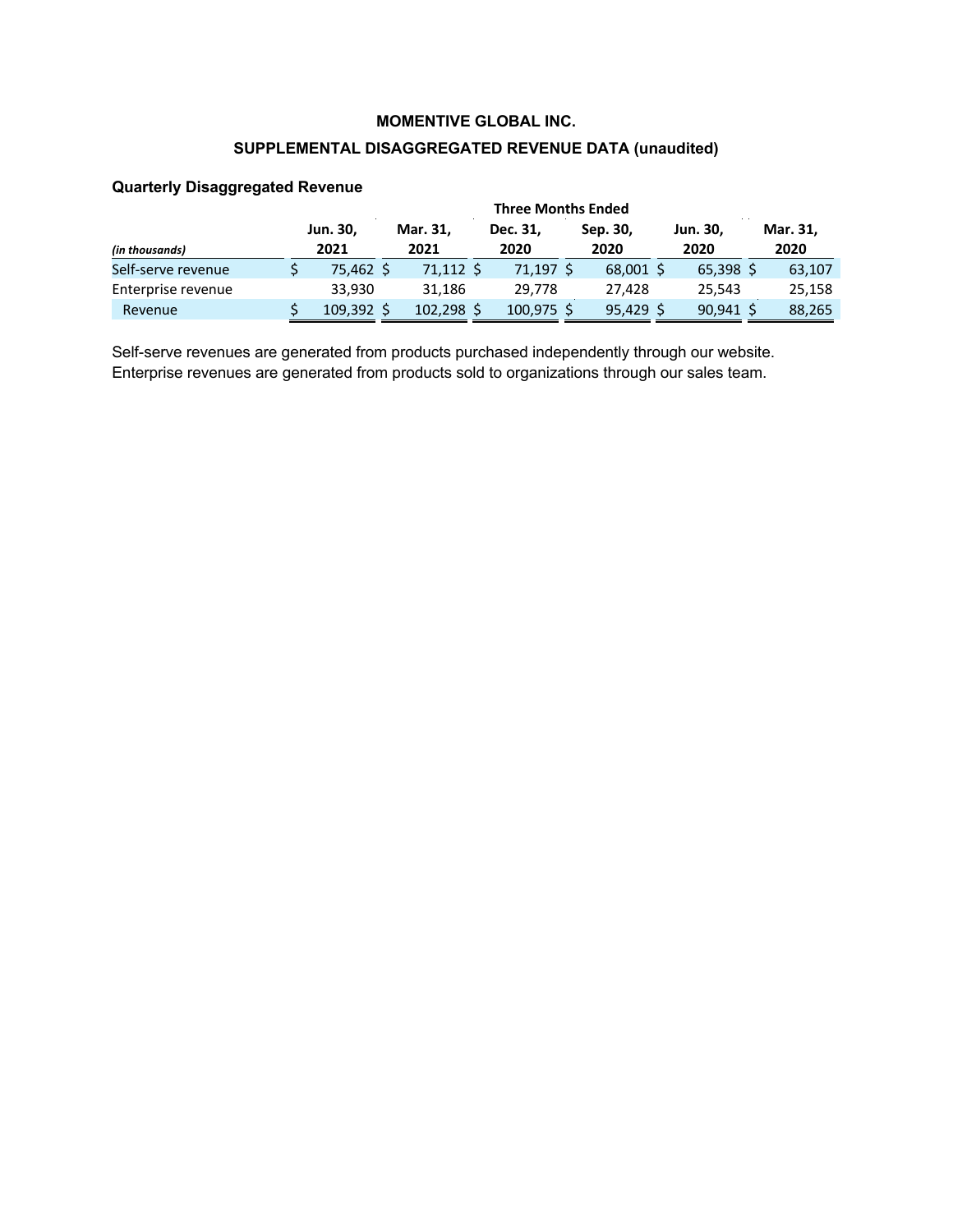### **RECONCILIATION OF GAAP TO NON-GAAP DATA (unaudited) (1)**

#### **Reconciliation of GAAP to Non-GAAP (Loss) Income from operations**

|                                               | <b>Three Months Ended</b><br><b>June 30,</b> |   |           | <b>Six Months Ended</b><br><b>June 30,</b> |   |           |  |
|-----------------------------------------------|----------------------------------------------|---|-----------|--------------------------------------------|---|-----------|--|
| (in thousands, except percentages)            | 2021                                         |   | 2020      | 2021                                       |   | 2020      |  |
| <b>GAAP Loss from operations</b>              | (26, 716)                                    | S | (20, 556) | (53, 531)                                  | S | (42, 815) |  |
| <b>GAAP Operating margin</b>                  | (24)%                                        |   | $(23)$ %  | $(25)$ %                                   |   | (24)%     |  |
| Stock-based compensation, net                 | 25,573                                       |   | 19,471    | 49,172                                     |   | 36,973    |  |
| Amortization of acquisition intangible assets | 2,594                                        |   | 3,358     | 5,217                                      |   | 6,726     |  |
| Non-GAAP Income from operations               | 1,451                                        |   | 2,273     | 858                                        |   | 884       |  |
| Non-GAAP Operating margin                     | 1%                                           |   | 2%        | —%                                         |   | —%        |  |

#### **Reconciliation of GAAP to Non-GAAP (Loss) Income and (Loss) Income per diluted share**

|                                                                                | <b>Six Months Ended</b><br><b>June 30,</b> |    |           |   |           |    |           |
|--------------------------------------------------------------------------------|--------------------------------------------|----|-----------|---|-----------|----|-----------|
| (in thousands, except per share amounts)                                       | 2021                                       |    | 2020      |   | 2021      |    | 2020      |
| <b>GAAP Net Loss</b>                                                           | \$<br>(29, 237)                            | \$ | (22, 924) | S | (58, 884) | \$ | (47, 174) |
| GAAP Net Loss per diluted share                                                | (0.20)                                     | \$ | (0.17)    |   | (0.40)    |    | (0.34)    |
| Weighted-average shares used to compute GAAP net<br>loss per diluted share     | 146,242                                    |    | 138,777   |   | 145,467   |    | 137,844   |
| Stock-based compensation, net                                                  | 25,573                                     |    | 19,471    |   | 49,172    |    | 36,973    |
| Amortization of acquisition intangible assets                                  | 2,594                                      |    | 3,358     |   | 5,217     |    | 6,726     |
| Gain on sale of a private company investment                                   |                                            |    |           |   |           |    | (1,001)   |
| Income tax effect on Non-GAAP adjustments (2)                                  | 317                                        |    | (122)     |   | 413       |    | (25)      |
|                                                                                |                                            |    |           |   |           |    |           |
| Non-GAAP Net Loss                                                              | (753)                                      | \$ | (217)     |   | (4,082)   |    | (4,501)   |
| Non-GAAP Net Loss per diluted share                                            | (0.01)                                     | S  |           |   | (0.03)    |    | (0.03)    |
| Weighted-average shares used to compute Non-GAAP<br>net loss per diluted share | 146,242                                    |    | 138,777   |   | 145,467   |    | 137,844   |

(1) Please see Appendix A for explanation of non-GAAP measures used.

(2) Due to the full valuation allowance on our US deferred tax assets, there were no tax effects associated with the Non-GAAP adjustment for gain on sale of a private company investment. Non-GAAP adjustments pertain to the income tax effects of stockbased compensation, net, and amortization of acquisition-related intangible assets.

#### **Calculation of Free Cash Flow**

|          |          | <b>Six Months Ended</b><br><b>June 30.</b>   |          |  |          |  |
|----------|----------|----------------------------------------------|----------|--|----------|--|
| 2021     | 2020     |                                              | 2021     |  | 2020     |  |
| 26.243   | 21,862   |                                              | 43,561   |  | 26,095   |  |
| (322)    | (366)    |                                              | (322)    |  | (772)    |  |
| (2, 150) | (2, 426) |                                              | (4, 418) |  | (5, 372) |  |
| 23.771   | 19,070   |                                              | 38.821   |  | 19,951   |  |
|          |          | <b>Three Months Ended</b><br><b>June 30.</b> |          |  |          |  |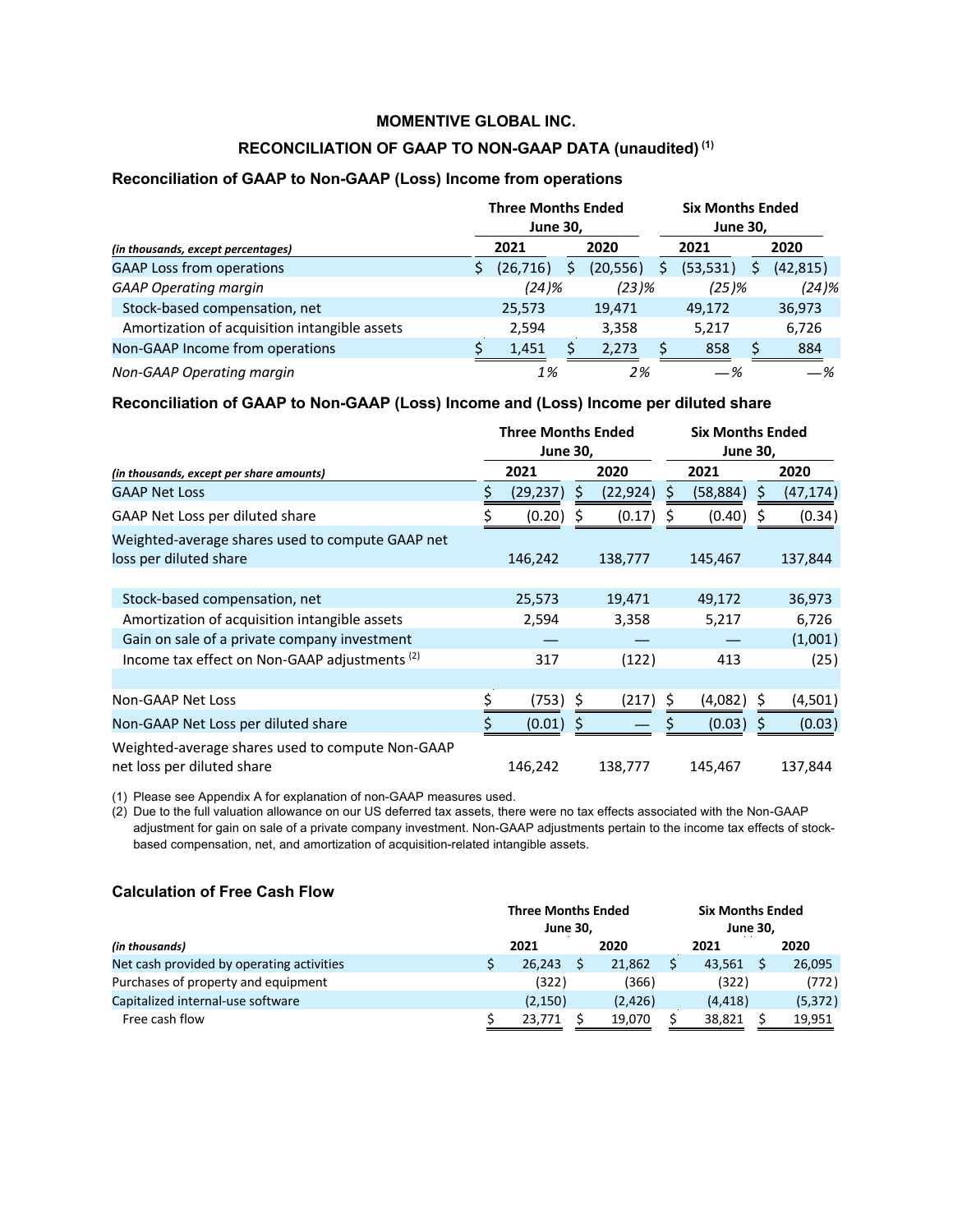## **RECONCILIATION OF GAAP TO NON-GAAP DATA (unaudited) (1)**

# **Supplemental GAAP and Non-GAAP Information**

|                                               |    | <b>Three Months Ended</b> | June 30, |        |     | <b>Six Months Ended</b><br><b>June 30,</b> |    |         |
|-----------------------------------------------|----|---------------------------|----------|--------|-----|--------------------------------------------|----|---------|
| (in thousands, except percentages)            |    | 2021                      |          | 2020   |     | 2021                                       |    | 2020    |
| <b>GAAP Gross profit</b>                      | \$ | 87,704                    | \$       | 69,932 | \$  | 169,230                                    | \$ | 138,253 |
| <b>GAAP Gross margin</b>                      |    | 80%                       |          | 77%    |     | 80%                                        |    | 77%     |
| Stock-based compensation, net                 |    | 1,580                     |          | 1,047  |     | 3,062                                      |    | 2,007   |
| Amortization of acquisition intangible assets |    | 1,477                     |          | 2,003  |     | 2,967                                      |    | 4,013   |
| Non-GAAP Gross profit                         | \$ | 90,761                    | \$.      | 72,982 | \$. | 175,259                                    | \$ | 144,273 |
| <b>Non-GAAP Gross margin</b>                  |    | 83%                       |          | 80%    |     | 83%                                        |    | 81%     |
| GAAP Research and development                 | \$ | 34,225                    | Ś.       | 26,571 | \$  | 67,208                                     | \$ | 53,128  |
| GAAP Research and development margin          |    | 31%                       |          | 29%    |     | 32%                                        |    | 30%     |
| Stock-based compensation, net                 |    | 10,313                    |          | 7,496  |     | 19,810                                     |    | 13,953  |
| Non-GAAP Research and development             | \$ | 23,912                    | \$       | 19,075 | \$  | 47,398                                     | Ŝ. | 39,175  |
| Non-GAAP Research and development margin      |    | 22%                       |          | 21%    |     | 22%                                        |    | 22%     |
| <b>GAAP Sales and marketing</b>               | \$ | 56,025                    | Ś.       | 42,578 | Ś.  | 108,061                                    | Ś. | 84,669  |
| <b>GAAP Sales and marketing margin</b>        |    | 51%                       |          | 47%    |     | 51%                                        |    | 47%     |
| Stock-based compensation, net                 |    | 6,414                     |          | 4,841  |     | 12,192                                     |    | 9,184   |
| Amortization of acquisition intangible assets |    | 1,117                     |          | 1,355  |     | 2,250                                      |    | 2,713   |
| Non-GAAP Sales and marketing                  | \$ | 48,494                    | \$.      | 36,382 | \$  | 93,619                                     | \$ | 72,772  |
| Non-GAAP Sales and marketing margin           |    | 44%                       |          | 40%    |     | 44%                                        |    | 41%     |
| <b>GAAP General and administrative</b>        | Ś. | 24,170                    | \$       | 21,339 | \$  | 47,492                                     | Ŝ. | 43,271  |
| GAAP General and administrative margin        |    | 22%                       |          | 23%    |     | 22%                                        |    | 24%     |
| Stock-based compensation, net                 |    | 7,266                     |          | 6,087  |     | 14,108                                     |    | 11,829  |
| Non-GAAP General and administrative           | \$ | 16,904                    | \$       | 15,252 | S   | 33,384                                     | \$ | 31,442  |
| Non-GAAP General and administrative margin    |    | 15%                       |          | 17%    |     | 16%                                        |    | 18%     |

(1) Please see Appendix A for explanation of non-GAAP measures used.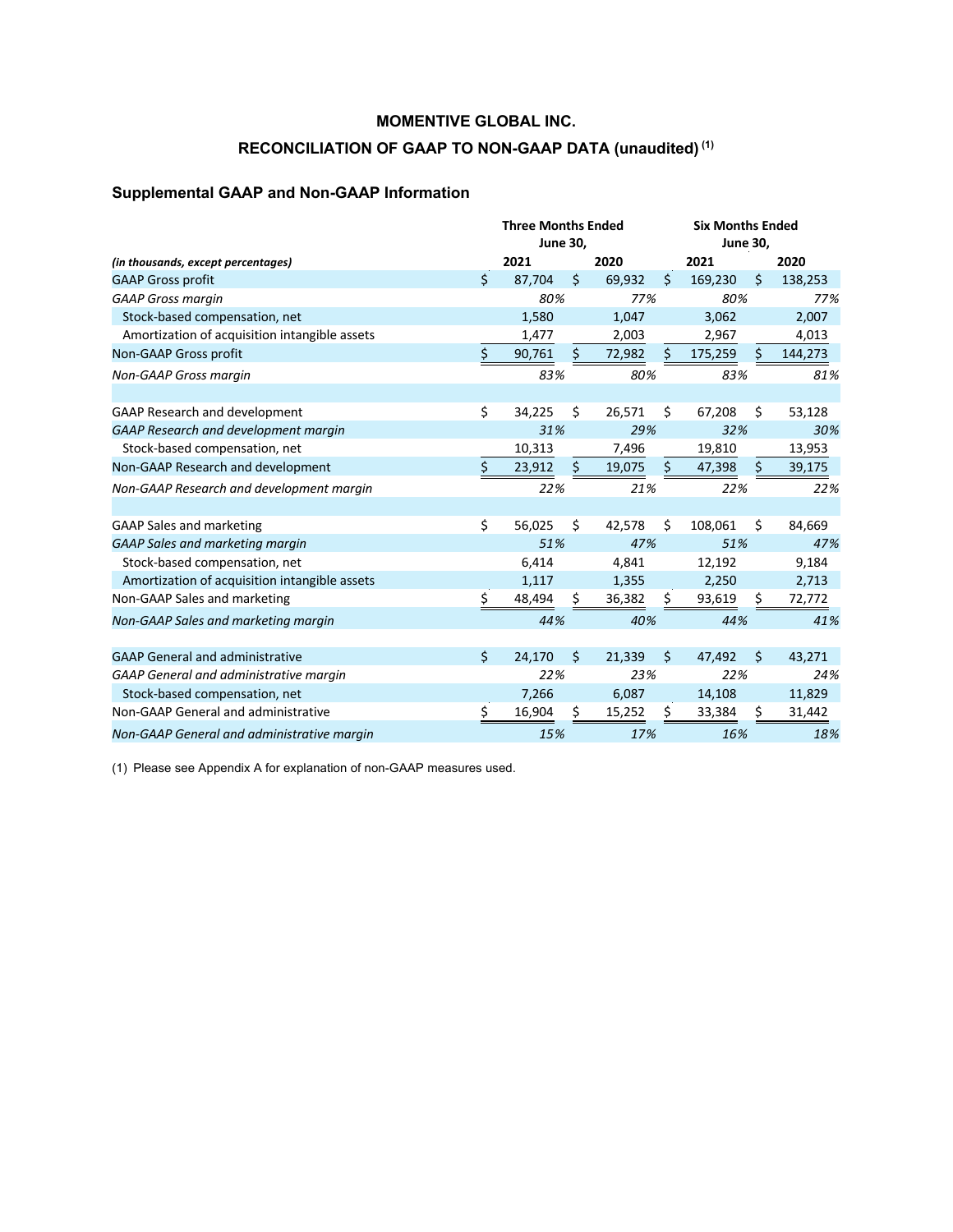#### **MOMENTIVE GLOBAL INC. EXPLANATION OF NON-GAAP MEASURES**

To supplement our condensed consolidated financial statements, which are prepared and presented in accordance with US GAAP ("GAAP"), we use the following Non-GAAP financial measures: Non-GAAP (loss) income from operations, Non-GAAP operating margin, Non-GAAP net (loss) income, Non-GAAP net (loss) income per diluted share, Non-GAAP gross profit, Non-GAAP gross margin, Non-GAAP research and development, Non-GAAP research and development margin, Non-GAAP sales and marketing, Non-GAAP sales and marketing margin, Non-GAAP general and administrative, Non-GAAP general and administrative margin, and free cash flow. Our definition for each Non-GAAP measure used is provided below, however a limitation of Non-GAAP financial measures is that they do not have uniform definitions. Accordingly, our definitions for Non-GAAP measures used will likely differ from similarly titled Non-GAAP measures used by other companies thereby limiting comparability.

With regards to the Non-GAAP guidance provided above, a reconciliation to the corresponding GAAP amounts is not provided as the quantification of certain items excluded from each respective Non-GAAP measure, which may be significant, cannot be reasonably calculated or predicted at this time without unreasonable efforts. For example, the Non-GAAP adjustment for stock-based compensation expense, net, requires additional inputs such as number of shares granted and market price that are not currently ascertainable.

*Non-GAAP (loss) income from operations, Non-GAAP operating margin*: We define Non-GAAP (loss) income from operations as GAAP loss from operations excluding stock-based compensation, net, and amortization of acquisition intangible assets. Non-GAAP operating margin is defined as Non-GAAP (loss) income from operations divided by revenue.

*Non-GAAP net (loss) income, Non-GAAP net (loss) income per diluted share*: We define Non-GAAP net (loss) income as GAAP net loss excluding stock-based compensation, net, amortization of acquisition intangible assets, gain on sale of a private company investment, and including the income tax effect on Non-GAAP adjustments. Non-GAAP net (loss) income per diluted share is defined as Non-GAAP net (loss) income divided by the weighted-average shares outstanding.

*Non-GAAP gross profit, Non-GAAP gross margin*: We define Non-GAAP gross profit as GAAP gross profit excluding stock-based compensation, net and amortization of acquisition intangible assets. Non-GAAP gross margin is defined as Non-GAAP gross profit divided by revenue.

*Non-GAAP research and development, Non-GAAP research and development margin*: We define Non-GAAP research and development as GAAP research and development excluding stock-based compensation, net. Non-GAAP research and development margin is defined as Non-GAAP research and development divided by revenue.

*Non-GAAP sales and marketing, Non-GAAP sales and marketing margin*: We define Non-GAAP sales and marketing as GAAP sales and marketing excluding stock-based compensation, net and amortization of acquisition intangible assets. Non-GAAP sales and marketing margin is defined as Non-GAAP sales and marketing divided by revenue.

*Non-GAAP general and administrative, Non-GAAP general and administrative margin*: We define Non-GAAP general and administrative as GAAP general and administrative excluding stock-based compensation, net. Non-GAAP general and administrative margin is defined as Non-GAAP general and administrative divided by revenue.

We use these Non-GAAP measures to compare and evaluate our operating results across periods in order to manage our business, for purposes of determining executive and senior management incentive compensation, and for budgeting and developing our strategic operating plans. We believe that these Non-GAAP measures provide useful information about our operating results, enhance the overall understanding of our past financial performance and future prospects, and allow for greater transparency with respect to key metrics used by our management in evaluating our financial performance and for operational decision making, but they are not meant to be considered in isolation or as a substitute for comparable GAAP measures and should be read only in conjunction with our condensed consolidated financial statements prepared in accordance with GAAP.

We have excluded the effect of the following items from the aforementioned Non-GAAP measures because they are non-cash and/or are non-recurring in nature and because we believe that the Non-GAAP financial measures excluding this item provide meaningful supplemental information regarding operational performance and liquidity.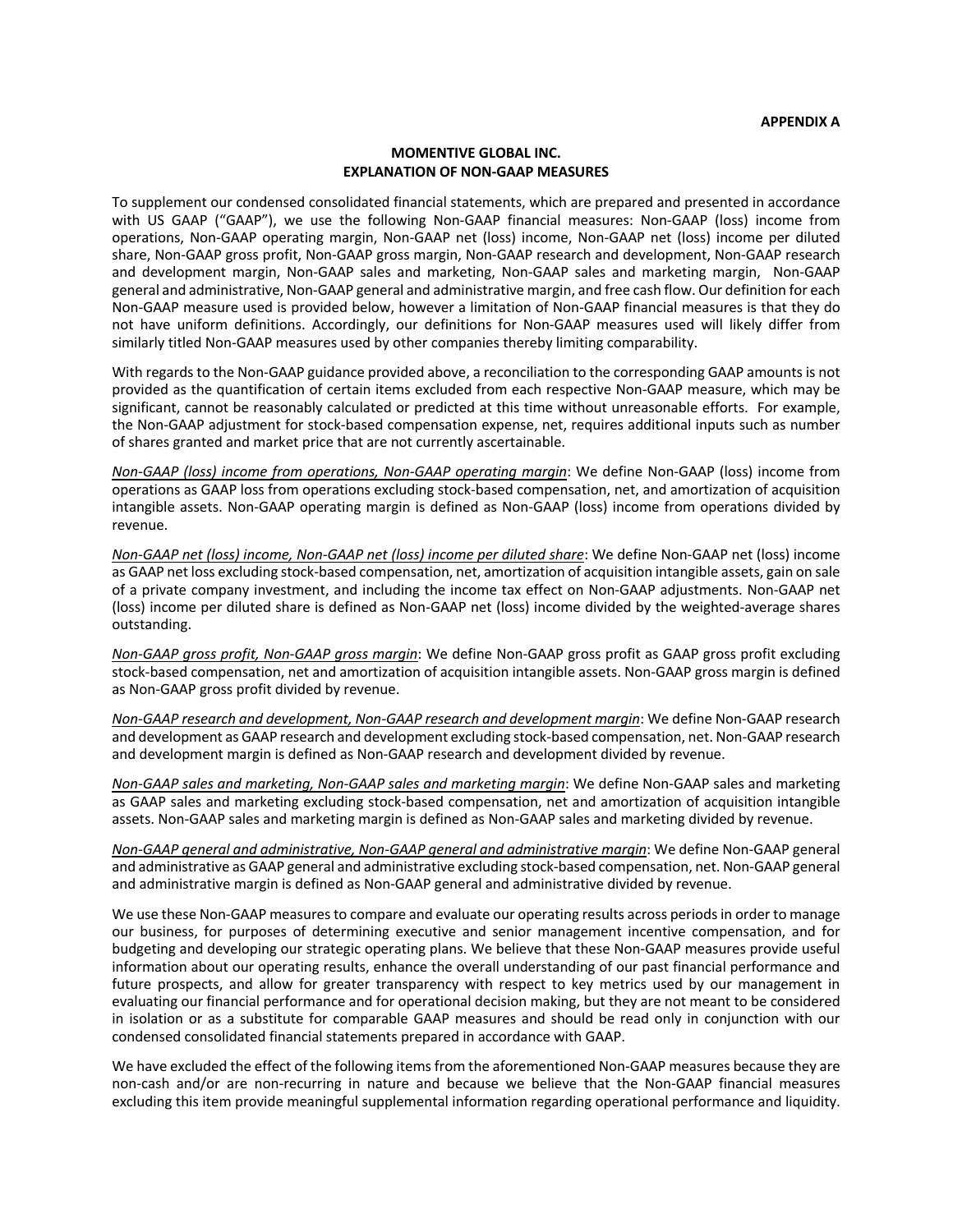We further believe these measures are useful to investors in that it allows for greater transparency to certain line items in our financial statements and facilitates comparisons to historical operating results and comparisons to peer operating results. A description of the Non-GAAP adjustments for the above measures is as follows:

- Stock-based compensation, net: We incur stock based-compensation expense on a GAAP basis resulting from equity awards granted to our employees. Although stock-based compensation is a key incentive offered to our employees, and we believe such compensation contributed to the revenues earned during the periods presented and also believe it will contribute to the generation of future period revenues, we continue to evaluate our business performance excluding stock-based compensation expenses. Stock-based compensation expenses will recur in future periods.
- Amortization of acquisition intangible assets: We incur amortization expense on intangible assets on a GAAP basis resulting from prior acquisitions. Amortization of acquired intangible assets is inconsistent in amount and frequency and is significantly affected by the timing and size of any acquisitions. Investors should note that the use of intangible assets contributed to our revenues earned during the periods presented and will contribute to our future period revenues as well. Amortization of acquisition intangible assets will recur in future periods.
- Gain on sale of a private company investment: Gain on sale of a private company investment was recognized on a GAAP basis resulting from the sale of certain corporate assets. We expect that such transactions will be infrequent in occurrence and are therefore excluded from our Non-GAAP results as they do not otherwise relate to our core business operations.

For more information on the Non-GAAP financial measures, please see the "Reconciliation of GAAP to Non-GAAP Data" section of this press release. The accompanying tables provide details on the GAAP financial measures that are most directly comparable to the Non-GAAP financial measures and the related reconciliations between those financial measures.

*Free cash flow:* We define free cash flow as GAAP net cash provided by operating activities less purchases of property and equipment and capitalized internal-use software. We consider free cash flow to be an important measure because it measures our liquidity after deducting capital expenditures for purchases of property and equipment and capitalized software development costs, which we believe provides a more accurate view of our cash generation and cash available to grow our business. We expect to generate positive free cash flow over the long term. Free cash flow has limitations as an analytical tool, and it should not be considered in isolation or as a substitute for analysis of other GAAP financial measures, such as net cash provided by operating activities. Some of the limitations of free cash flow are that free cash flow does not reflect our future contractual commitments and may be calculated differently by other companies in our industry, limiting its usefulness as a comparative measure.

#### **Safe Harbor Statement**

"Safe Harbor" statement under the Private Securities Litigation Reform Act of 1995: This press release may contain forward-looking statements about our financial outlook, outstanding shares, products, including our investments in products, technology and other key strategic areas. The achievement of the matters covered by such forwardlooking statements involves risks, uncertainties and assumptions. If any of these risks or uncertainties materialize or if any of the assumptions prove incorrect, the company's results could differ materially from the results expressed or implied by the forward-looking statements the company makes.

The risks and uncertainties referred to above include - but are not limited to - risks related to the COVID-19 coronavirus pandemic; our ability to retain and upgrade customers; our revenue growth rate; our brand (including our recent rebranding); our marketing strategies; our self-serve business model; the length of our sales cycles; the growth and development of our salesforce; security measures; expectations regarding our ability to timely and effectively scale and adapt existing technology and network infrastructure to ensure that our products and services are accessible at all times; competition; our debt; revenue recognition; our ability to manage our growth; our culture and talent; our data centers; privacy, security and data transfer concerns, as well as changes in regulations, which could impact our ability to serve our customers or curtail our monetization efforts; litigation and regulatory issues; expectations regarding the return on our strategic investments; execution of our plans and strategies, including with respect to mobile products and features and expansion into new areas and businesses; our international operations; intellectual property; the application of U.S. and international tax laws on our tax structure and any changes to such